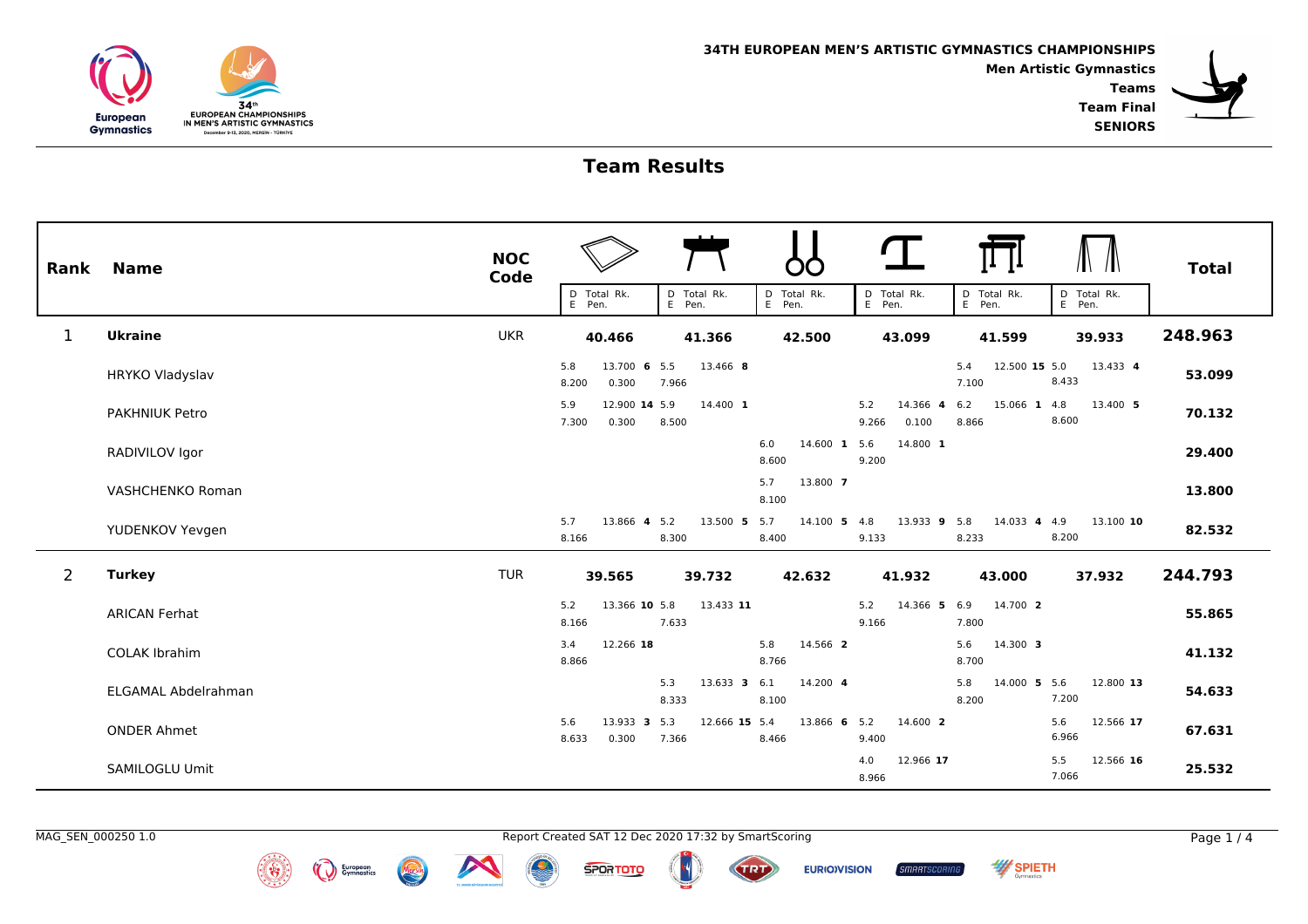

## **Team Results**

|   | <b>Rank Name</b>          | <b>NOC</b><br>Code | D Total Rk.<br>E Pen. | E Pen.                 | D Total Rk.   | D Total Rk.<br>E Pen.         | D Total Rk.<br>E Pen.           | D Total Rk.<br>E Pen.         | D Total Rk.<br>E Pen.     | <b>Total</b> |
|---|---------------------------|--------------------|-----------------------|------------------------|---------------|-------------------------------|---------------------------------|-------------------------------|---------------------------|--------------|
| 3 | <b>Hungary</b>            | <b>HUN</b>         | 39.699                |                        | 40.332        | 38.999                        | 41.132                          | 40.232                        | 39.999                    | 240.393      |
|   | <b>BATORI Szabolcs</b>    |                    |                       |                        |               |                               | 13.366 14<br>4.8<br>8.566       |                               |                           | 13.366       |
|   | <b>KISS Balazs</b>        |                    | 4.7<br>8.333          | 13.033 13              |               | 4.9<br>12.866 14<br>7.966     |                                 |                               |                           | 25.899       |
|   | MESZAROS Krisztofer       |                    | 5.9<br>8.433          | 14.333 2 5.2<br>8.366  | 13.566 4      | 4.6<br>13.333 9 4.8<br>8.733  | 14.033 7 5.5<br>9.233           | 13.600 8<br>8.100             | 4.6<br>13.166 9<br>8.566  | 82.031       |
|   | <b>TOMCSANYI Benedek</b>  |                    | 5.0<br>7.333          | 12.333 17 4.9<br>8.400 | 13.300 12 4.8 | 12.800 15 4.8<br>8.000        | 13.733 12 5.0<br>8.933          | 13.366 9<br>8.366             | 4.4<br>12.733 14<br>8.333 | 78.265       |
|   | <b>VECSERNYES David</b>   |                    |                       | 5.3<br>8.166           | 13.466 7      |                               |                                 | 4.8<br>13.266 12 5.8<br>8.466 | 14.100 1<br>8.300         | 40.832       |
| 4 | Israel                    | <b>ISR</b>         | 40.932                |                        | 40.399        | 37.366                        | 41.166                          | 38.466                        | 40.699                    | 239.028      |
|   | <b>DOLGOPYAT Artem</b>    |                    | 6.4<br>8.466          | 14.866 1 5.3<br>8.566  | 13.866 2      |                               | 14.600 2<br>5.2<br>9.400        |                               | 4.8<br>13.333 7<br>8.533  | 56.665       |
|   | <b>KORCHAK Ilan</b>       |                    |                       |                        |               | 4.2<br>12.200 18 4.8<br>8.000 | 12.833 18 4.8<br>8.233<br>0.200 | 12.433 16<br>7.633            |                           | 37.466       |
|   | <b>MEDVEDEV Andrey</b>    |                    | 5.1<br>0.200<br>7.666 | 12.566 16              |               | 12.866 13 5.6<br>4.8<br>8.066 | 13.733 13<br>8.133              |                               |                           | 39.165       |
|   | <b>MYAKININ Alexander</b> |                    |                       | 5.4<br>8.033           | 13.433 10     |                               |                                 | 4.5<br>12.900 14 5.8<br>8.400 | 14.000 2<br>8.200         | 40.333       |
|   | SHATILOV Alexander        |                    | 5.5<br>8.100<br>0.100 | 13.500 9 4.7<br>8.400  | 13.100 13 4.3 | 12.300 17<br>8.000            |                                 | 13.133 13 4.9<br>4.7<br>8.433 | 13.366 6<br>8.466         | 65.399       |

MAG\_SEN\_000250 1.0

European<br>Gymnastics

Report Created SAT 12 Dec 2020 17:32 by SmartScoring Page 2 / 4

**SPORTOTO** 

**W** SPIETH

**EURIOVISION** 

TRT

**SMARTSCORII**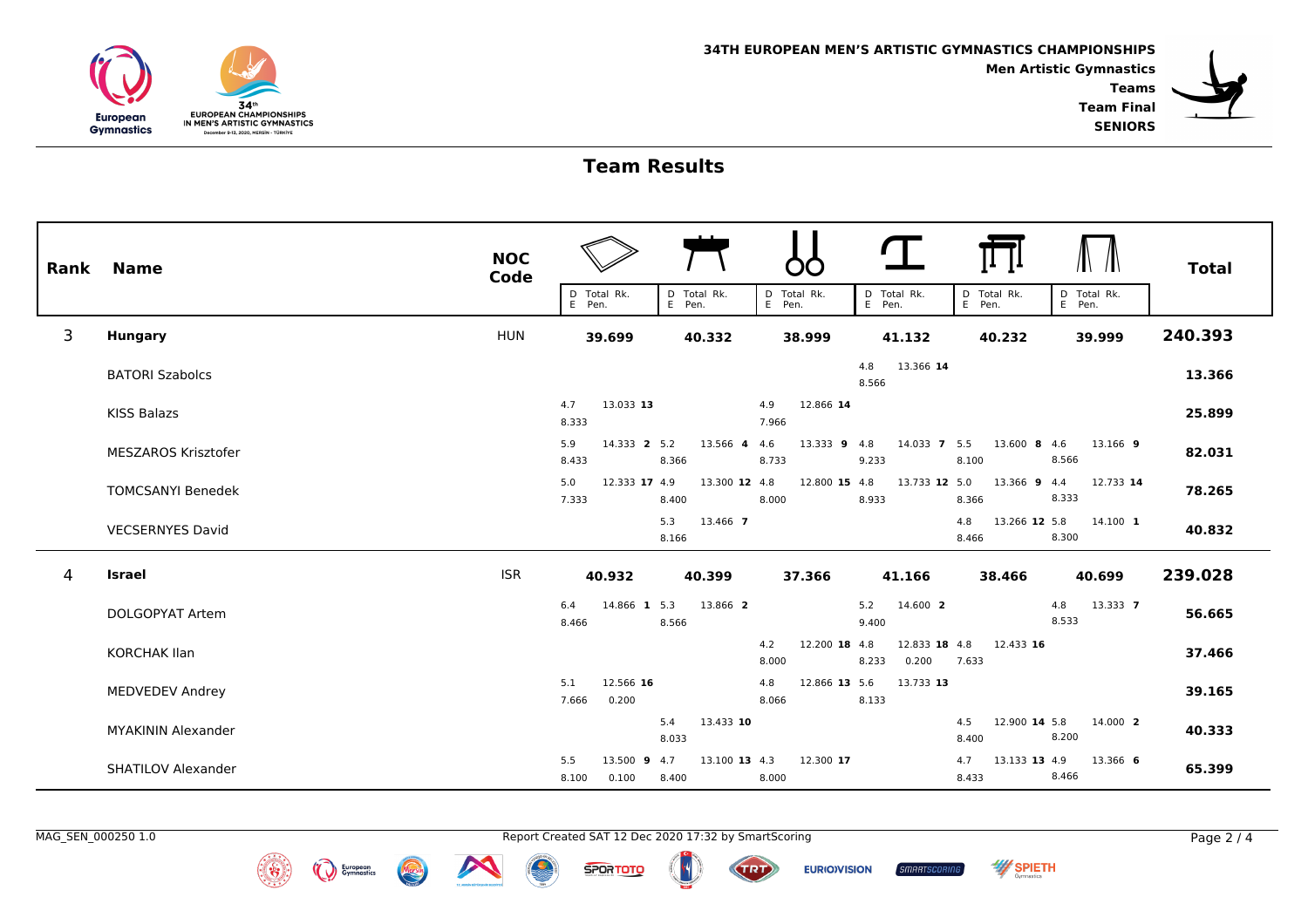



## **Team Results**

| Rank | <b>Name</b>                  | <b>NOC</b><br>Code |                       |                        |              |               |              |               |              |                       |              |               |              |             | <b>Total</b> |
|------|------------------------------|--------------------|-----------------------|------------------------|--------------|---------------|--------------|---------------|--------------|-----------------------|--------------|---------------|--------------|-------------|--------------|
|      |                              |                    | D Total Rk.<br>E Pen. |                        | E Pen.       | D Total Rk.   | E Pen.       | D Total Rk.   | E Pen.       | D Total Rk.           | E Pen.       | D Total Rk.   | E Pen.       | D Total Rk. |              |
| 5    | <b>Bulgaria</b>              | <b>BUL</b>         |                       | 40.332                 |              | 36.466        |              | 39.800        |              | 41.466                |              | 39.565        |              | 38.800      | 236.429      |
|      | ALEKSANDROV Yordan           |                    | 5.1<br>7.766          | 12.866 15 4.6          | 8.133        | 12.733 14 4.6 | 8.600        | 13.200 10     |              |                       | 5.5<br>8.466 | 13.966 6 5.4  | 8.200        | 13.600 3    | 66.365       |
|      | <b>DIMITROV Dimitar</b>      |                    | 5.9<br>8.133          | 13.833 5 4.0<br>0.200  | 6.300        | 10.300 18     |              |               | 5.2<br>9.000 | 14.200 6              |              |               |              |             | 38.333       |
|      | <b>HUDDLESTON David</b>      |                    | 5.1<br>8.533          | 13.633 7 4.7           | 8.733        | 13.433 9 5.0  | 8.100        | 13.100 12 5.2 | 9.100        | 14.000 8 5.5<br>0.300 | 7.833        | 13.333 10 4.6 | 8.100        | 12.700 15   | 80.199       |
|      | <b>MARINOV Hristos</b>       |                    |                       |                        |              |               | 5.2<br>8.300 | 13.500 8      |              |                       | 5.4<br>6.866 | 12.266 17     |              |             | 25.766       |
|      | <b>RACHEV Radoslav</b>       |                    |                       |                        |              |               |              |               | 4.8<br>8.566 | 13.266 15<br>0.100    |              |               | 4.1<br>8.400 | 12.500 18   | 25.766       |
| 6    | <b>Austria</b>               | AUT                |                       | 39.965                 |              | 36.332        |              | 39.966        |              | 40.865                |              | 38.898        |              | 39.299      | 235.325      |
|      | <b>ARNOLD Manuel</b>         |                    |                       |                        | 4.1<br>7.366 | 11.466 16 4.8 | 8.400        | 13.200 11     |              |                       | 3.6<br>8.366 | 11.966 18     |              |             | 36.632       |
|      | <b>BENDA Alexander</b>       |                    | 5.3<br>8.266          | 13.566 8               | 4.4<br>7.000 | 11.400 17     |              |               | 4.8<br>9.066 | 13.866 10 4.5         | 8.766        | 13.266 11 5.3 | 7.900        | 13.200 8    | 65.298       |
|      | <b>HOECK Vinzenz</b>         |                    |                       |                        |              |               | 5.7<br>8.566 | 14.266 3      |              |                       |              |               | 4.6<br>8.433 | 13.033 12   | 27.299       |
|      | <b>KRANZLMUELLER Severin</b> |                    | 4.7<br>8.466          | 13.166 12              |              |               | 4.4<br>8.100 | 12.500 16 4.8 | 8.366        | 13.166 16 5.0         | 8.666        | 13.666 7      | 4.7<br>8.366 | 13.066 11   | 65.564       |
|      | <b>RUDY Ricardo</b>          |                    | 5.3<br>8.033          | 13.233 11 4.5<br>0.100 | 8.966        | 13.466 6      |              |               | 4.8<br>9.133 | 13.833 11<br>0.100    |              |               |              |             | 40.532       |

Report Created SAT 12 Dec 2020 17:32 by SmartScoring Page 3 / 4

**W** SPIETH









**EURIOVISION** 

**SMARTSCORIA**